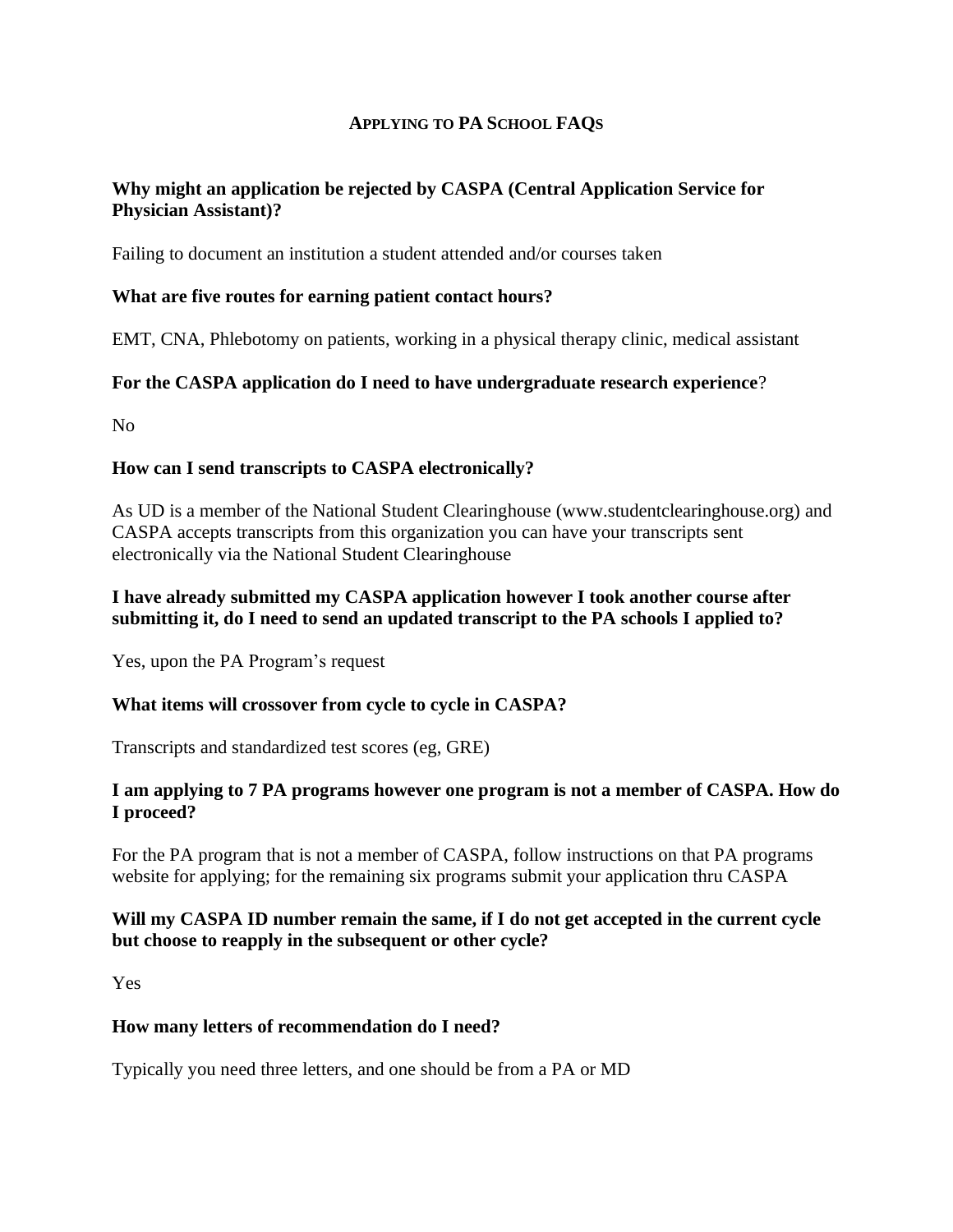# **I received 5 letters of recommendation. Will PA Programs I applied to receive all 5?**

Yes

### **When the CASPA website is closed for 2 weeks in April can any changes be made to my application?**

No, you have to wait until the new cycle opens, typically at the end of April

**What is the maximum number of characters for the personal essay?** 5000

# **What is the maximum number of characters for the optional COVID-19 essay?**

2500

# **I received a C in general biology, should I retake the course?**

PA programs take a holistic approach to the students application, it will be viewed as a positive if the course is retaken and a higher grade is received

### **What is the average number of programs students apply to?**

7

# **I am an EMT, where would I upload my credential documentation on CASPA?**

The section entitled *Supporting Information*

### **Does CASPA recognize Grade Forgiveness?**

CASPA does not recognize Grade Forgiveness, all courses on your transcripts(s) count toward your GPA (science and non-science)

### **Can I upload letters of recommendation or does the evaluator upload them?**

Students cannot upload letters of recommendation. CASPA sends an email to the evaluator to let them know a student as identified them as an evaluator and also lets them know the deadline to upload the letter.

### **Do letters of recommendation carry over from cycle to cycle?**

No

### **I am employed as a medical scribe. Would this activity constitute patient contact hours?**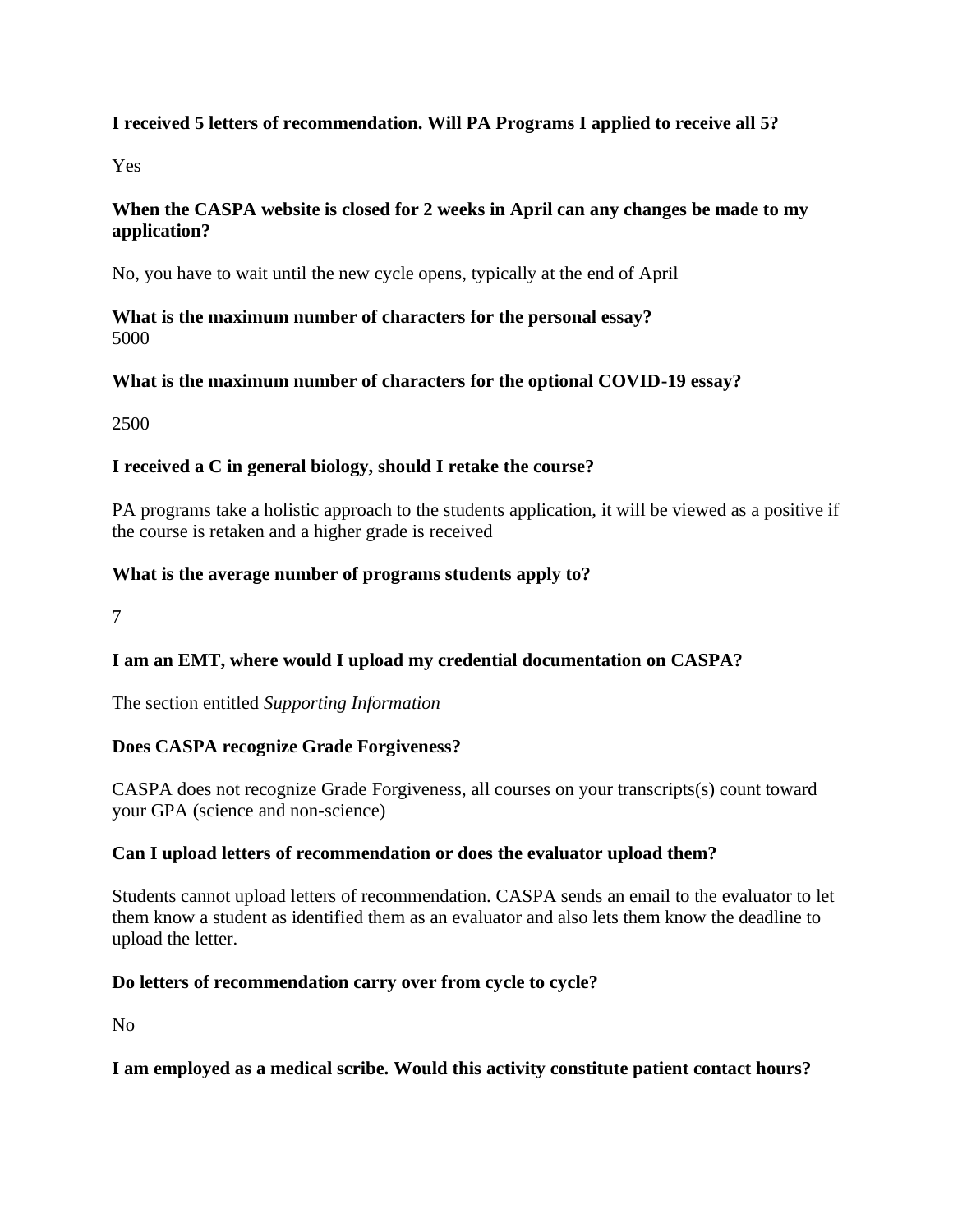No. Patient contact hours typically constitute performing a medically related task or procedure on a patient such as taking vital signs

### **Does CASPA require documentation for patient contact hours?**

No. The student enters contact information on the organization and hours worked per week. Total hours are automatically calculated. There is also a space where the student can enter text regarding their experience or hours accrued.

#### **Will my US PA Certification be accepted in other countries?**

No

### **To be a competitive applicant, how many patient contact hours should I aim for?**

Depending on the PA Programs requirements, earning 500 to 800 patient contact hours would be ideal

#### **I am applying to six PA Programs, three of which do not require the GRE. Do I still need to send my GRE scores to CASPA?**

Yes

# **Can you give an example of supplemental information that may be required for my CASPA application?**

Yes, an example would be the University of Colorado requiring the CASper test which is described as a situational judgement test. Scores are sent directly to the PA Program and carries a fee (may vary from year to year)

#### **What are typical fees for CASPA?**

While they are subject to change, CASPA may charge \$179 for initial PA Program and \$55 for each additional program

#### **Does CASPA offer fee waivers?**

Yes. Criteria includes the applicant filed a Federal Income Tax Return Form 1040 or 1040A with an adjusted gross income that falls below the Low Income Level listed below, or

Applicant was listed as a dependent on a filed Federal Income Tax Return Form 1040 or 1040A with an adjusted gross income that falls below the Low Income Level listed below. If you were claimed as a dependent by a parent or guardian on their 2020 Federal Income Tax Return, CASPA requires you to use that individual's Federal Income Tax Return instead of your own. Fee waivers are offered on a first come first serve basis and only covers the initial program fee, students are responsible for the additional program fees. Students must request the fee waiver before submitting their application.